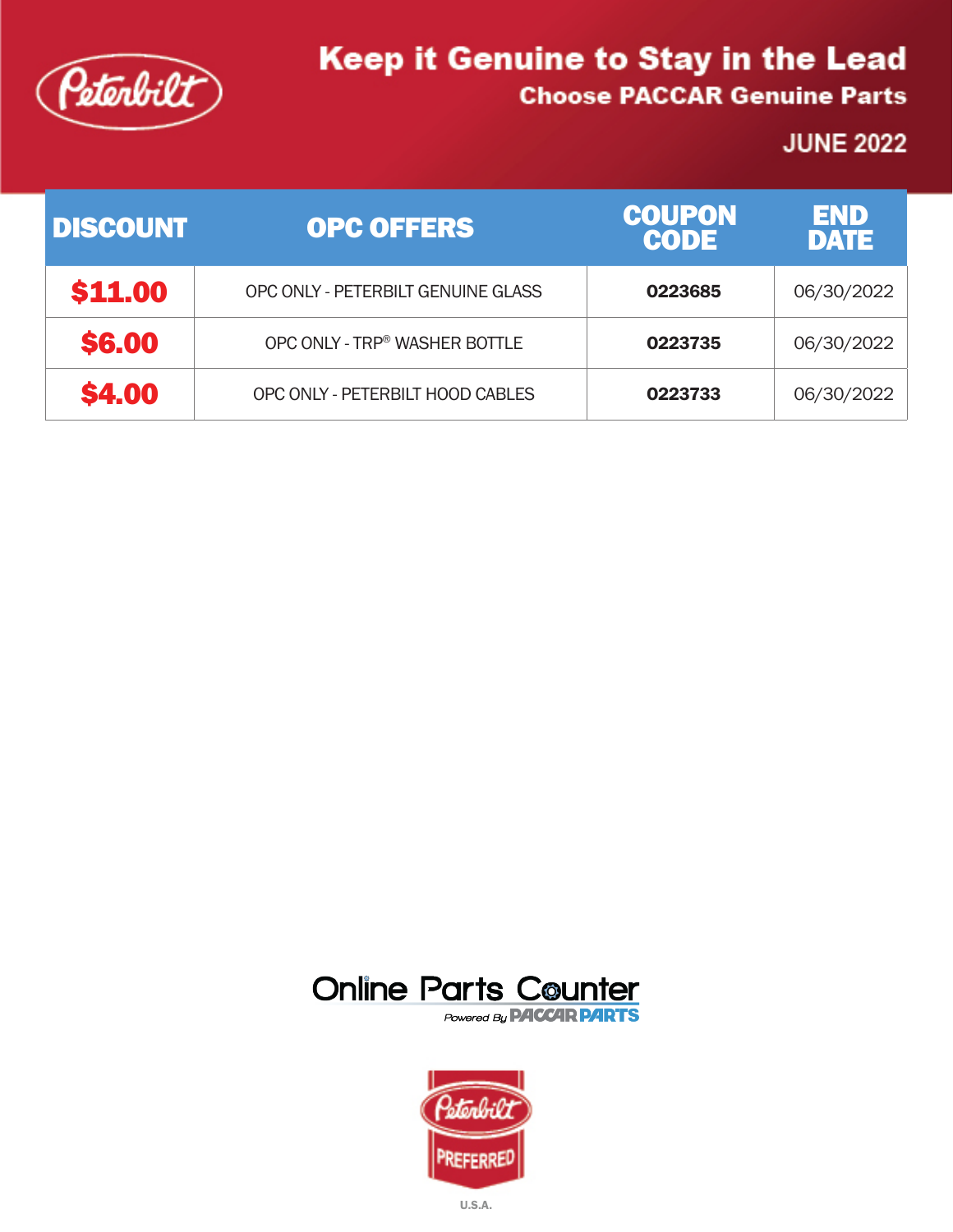

## **JUNE 2022**

| <b>DISCOUNT</b> | <b>PARTS OFFERS</b>                                           | <b>COUPON</b><br><b>CODE</b> | END<br><b>DATE</b> |
|-----------------|---------------------------------------------------------------|------------------------------|--------------------|
| <b>\$75.00</b>  | <b>CUMMINS GENUINE TURBO</b>                                  | <b>M22JUN3743</b>            | 06/30/2022         |
| <b>\$75,00</b>  | <b>CUMMINS CYLINDER HEAD</b>                                  | <b>M22JUN3744</b>            | 06/30/2022         |
| <b>\$40,00</b>  | <b>CUMMINS FUEL PUMPS</b>                                     | <b>M22JUN3741</b>            | 06/30/2022         |
| <b>\$40,00</b>  | <b>CUMMINS CAMSHAFT</b>                                       | <b>M22JUN3742</b>            | 06/30/2022         |
| <b>\$35,00</b>  | <b>CUMMINS ENGINE CONTROL MODULE</b>                          | <b>M22JUN3740</b>            | 06/30/2022         |
| <b>\$25,00</b>  | <b>CUMMINS GENUINE HD DIESEL</b><br><b>PARTICULATE FILTER</b> | <b>M22JUN3737</b>            | 06/30/2022         |
| <b>\$25,00</b>  | <b>CUMMINS GENUINE TURBO ACTUATOR</b>                         | <b>M22JUN3738</b>            | 06/30/2022         |
| <b>\$25,00</b>  | <b>CUMMINS GENUINE INJECTOR</b>                               | <b>M22JUN3739</b>            | 06/30/2022         |
| <b>\$15.00</b>  | PACCAR GENUINE SHOCKS                                         | <b>M22JUN3610</b>            | 06/30/2022         |
| <b>\$15,00</b>  | <b>EATON CLUTCH INSTALLATION KITS</b>                         | <b>M22JUN3715</b>            | 06/30/2022         |
| <b>\$10.00</b>  | PETERBILT GENUINE GLASS                                       | <b>M22JUN3684</b>            | 06/30/2022         |
| <b>\$10.00</b>  | <b>CUMMINS GENUINE WATER PUMP</b>                             | <b>M22JUN3736</b>            | 06/30/2022         |
| \$7.00          | PACCAR GENUINE AIR SPRINGS                                    | <b>M22JUN3609</b>            | 06/30/2022         |
| <b>\$5.00</b>   | <b>TRP® WASHER BOTTLE</b>                                     | <b>M22JUN3734</b>            | 06/30/2022         |
| \$3.00          | TRP <sup>®</sup> U BOLT KITS                                  | <b>M22JUN3680</b>            | 06/30/2022         |

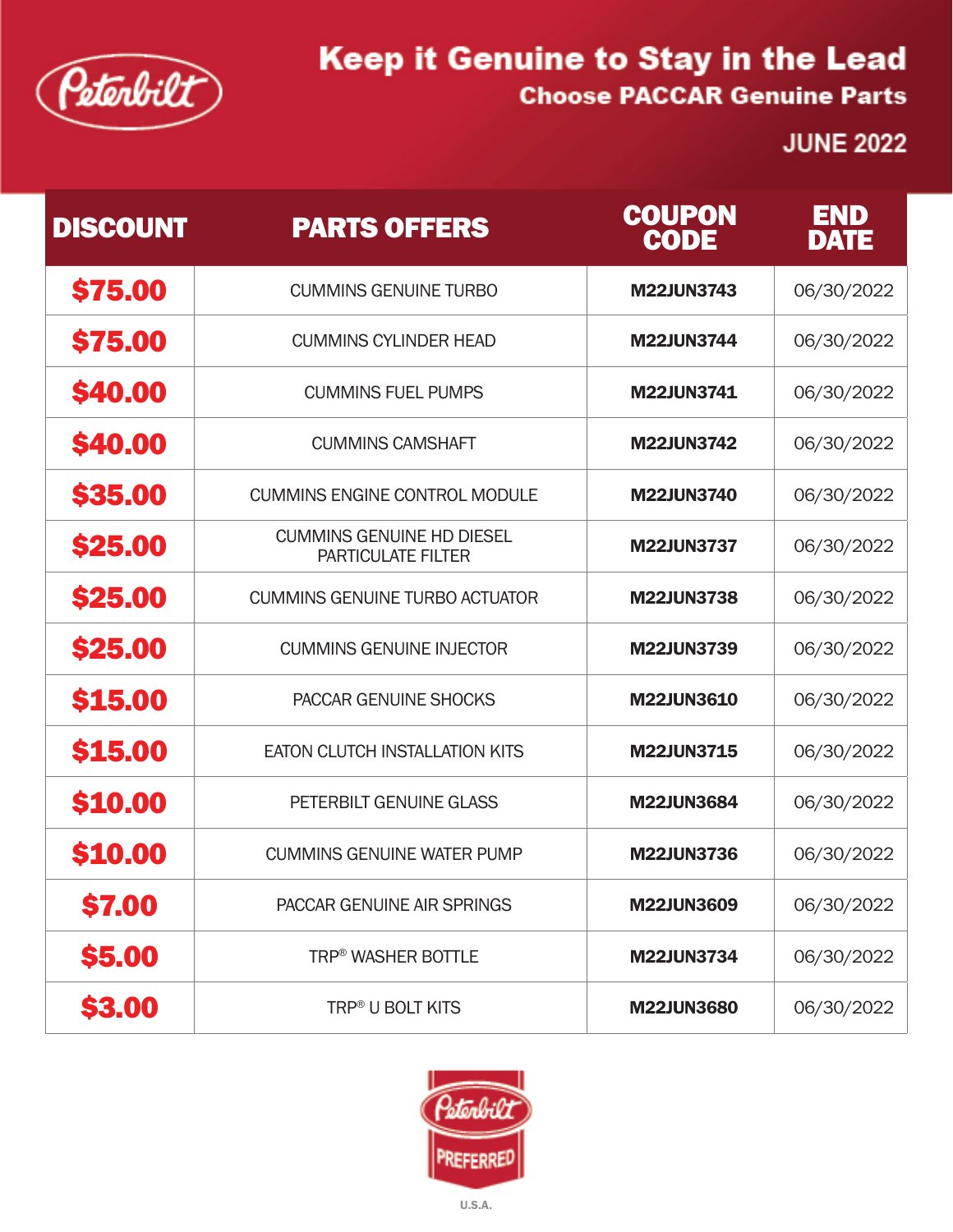

### **JUNE 2022**

| <b>DISCOUNT</b> | <b>PARTS OFFERS</b>            | <b>COUPON</b><br><b>CODE</b> | END<br><b>DATE</b> |
|-----------------|--------------------------------|------------------------------|--------------------|
| \$3.00          | PETERBILT HOOD CABLES          | <b>M22JUN3732</b>            | 06/30/2022         |
| \$1.00          | CHEVRON OIL 15W40 & 10W30 JUGS | <b>M22JUN3592</b>            | 06/30/2022         |
| \$1.00          | SHELL OIL 15W40 & 10W30 JUGS   | <b>M22JUN3602</b>            | 06/30/2022         |
| \$1,00          | MOBIL OIL 15W40 & 10W30 JUGS   | <b>M22JUN3606</b>            | 06/30/2022         |